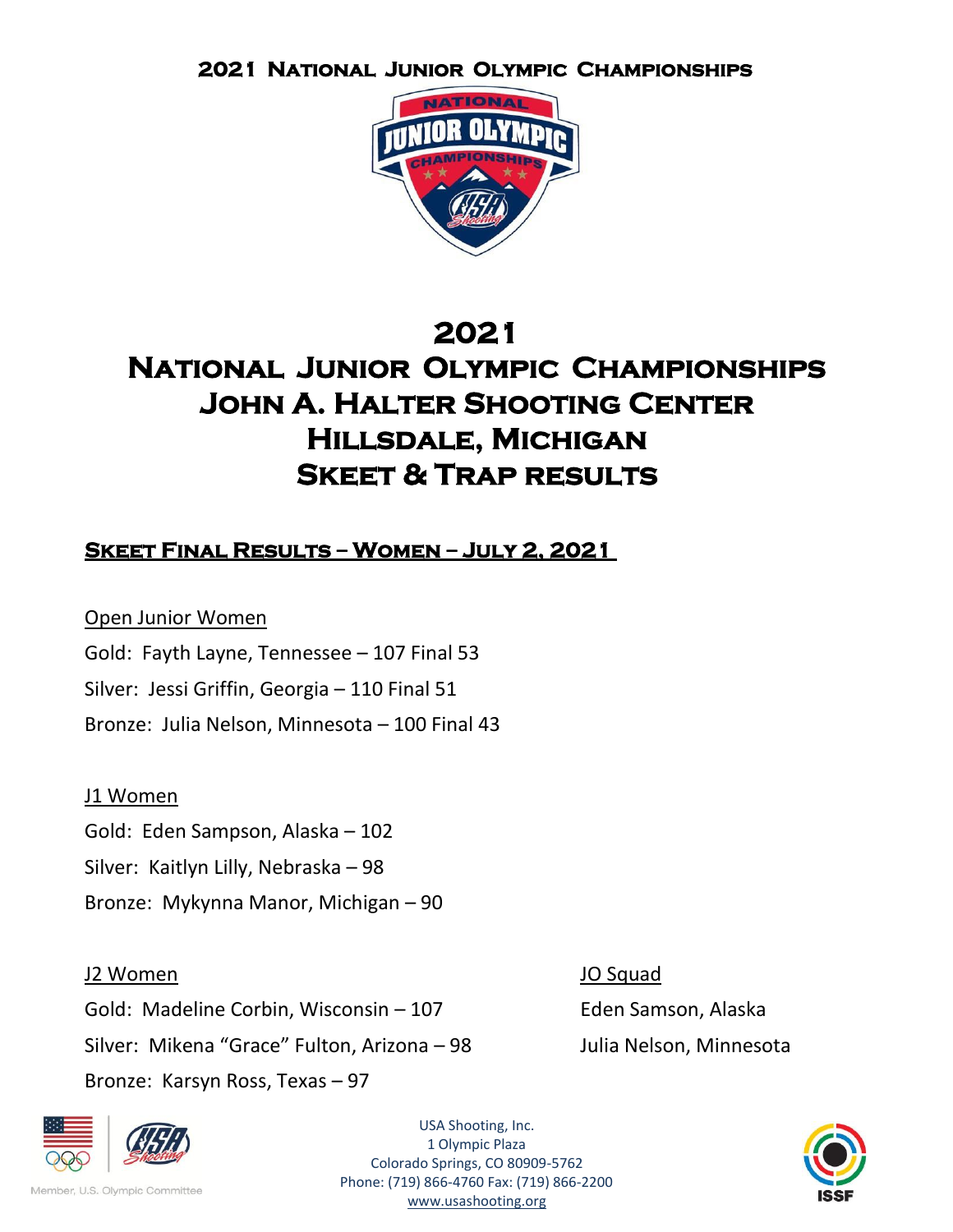# **Skeet Final Results – Men – July 2, 2021**

# Open Junior Men

Gold: Benjamin Keller, Colorado – 123 Final 57 + 4 Silver: Elijah Ellis, Texas – 120 Final 57 + 3 Bronze: Jordan Sapp, Arizona – 116

### J1 Men

Gold: Hayden Clarke, Texas – 118 Silver: David Garza, Texas – 115 Bronze: Miles Simons, Tennessee – 114

### J2 Men

Gold: Joshua Grganto, California – 117 Silver: Jerrod Croley, Kentucky – 113 Bronze: Luke Priestly, Texas – 109

# J3 Men

Gold: Aidin Burns, Texas – 115 Silver: Matthew Sanchez, Texas – 95 Bronze: Myles Priestly, Texas – 74

JO Squad Hayden Clarke, Texas David Garza, Texas



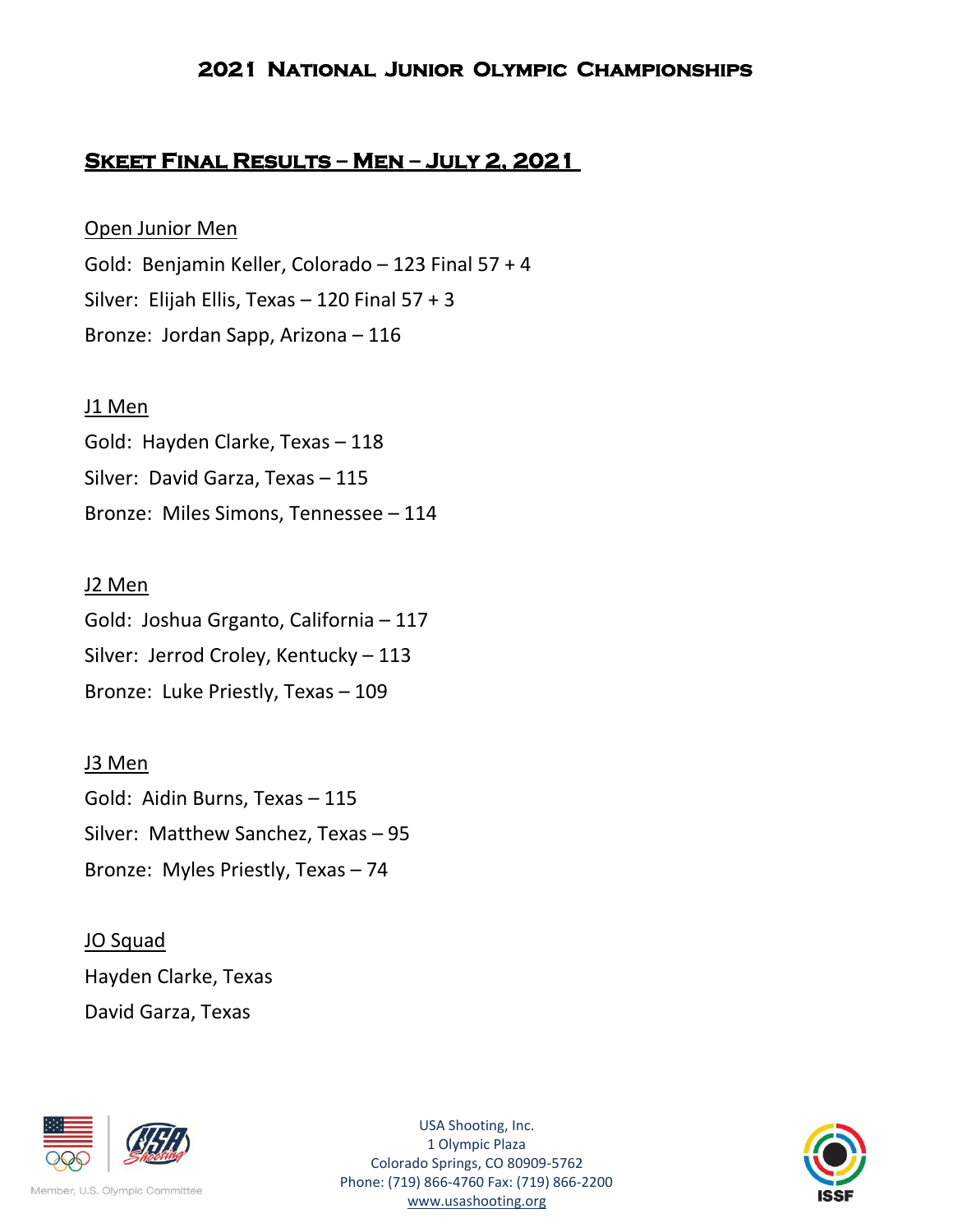# **Trap Final Results – Women – July 7, 2021**

Open Junior Women Gold: Carey Garrison, Tennessee – 108 Final 38 Silver: Ryann Phillips, Texas – 114 Final 36 Bronze: Kaleigh Castillo, California – 103 Final 30

#### J1 Women

Gold: Aiko Bianca Coloso, Florida – 105 Silver: Bethany High, Georgia – 104 Bronze: Tylar Gantt, Texas – 99

#### J2 Women

Gold: Sidney Coffin, Texas – 107 Silver: Ava Downs, Wisconsin – 100 Bronze: Olivia Krauss, Michigan – 99

#### J3 Women

Gold: Micaela Velasquez, Texas – 102 Silver: Miranda Bernau, Wisconsin – 93

# JO Squad Aiko Bianca Coloso, Florida Kaleigh Castillo, California



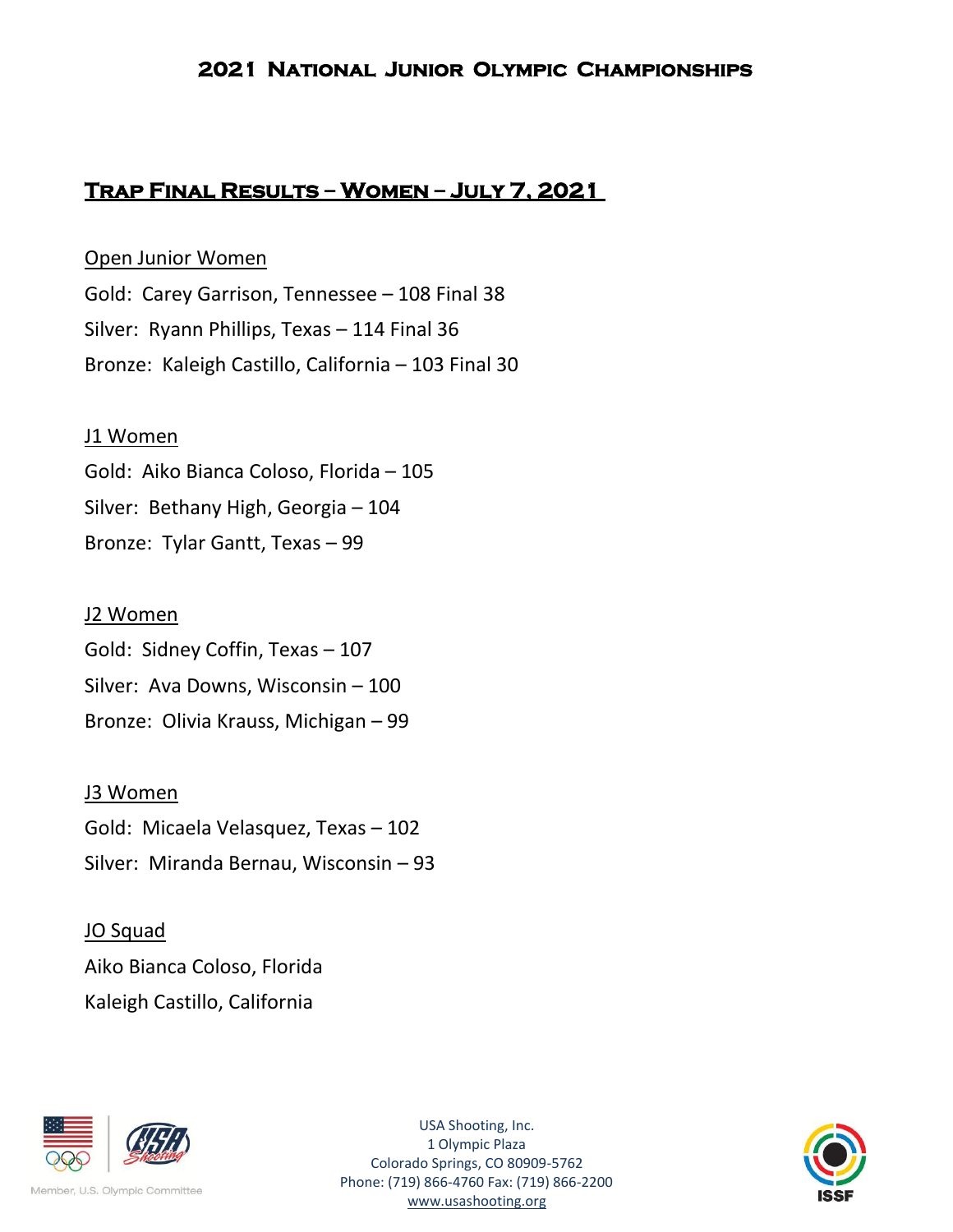# **Trap Final Results – Men – July 7, 2021**

# Open Junior Men

Gold: Jack Brosseau, Florida – 112 Final 44 Silver: Matthew Kutz, Texas – 113 Final 41 Bronze: Emanuel Butdorf, Ohio – 113 Final 31

# J1 Men

Gold: Sam Blevins, Kentucky – 114 Silver: Grayson Davey, Alaska – 111 Bronze: Jack Nelson, Idaho – 109

# J2 Men

Gold: William Browning, Ohio – 115 Silver: Tony Meola, Florida – 113 Bronze: Noah Fleischer, Wisconsin – 110

# J3 Men

Gold: Ajay Jarrett, California – 100 Silver: Augustus Armstrong – 98 Bronze: Liam Jensen, Michigan – 80

JO Squad William Browning, Ohio Sam Blevins, Kentucky